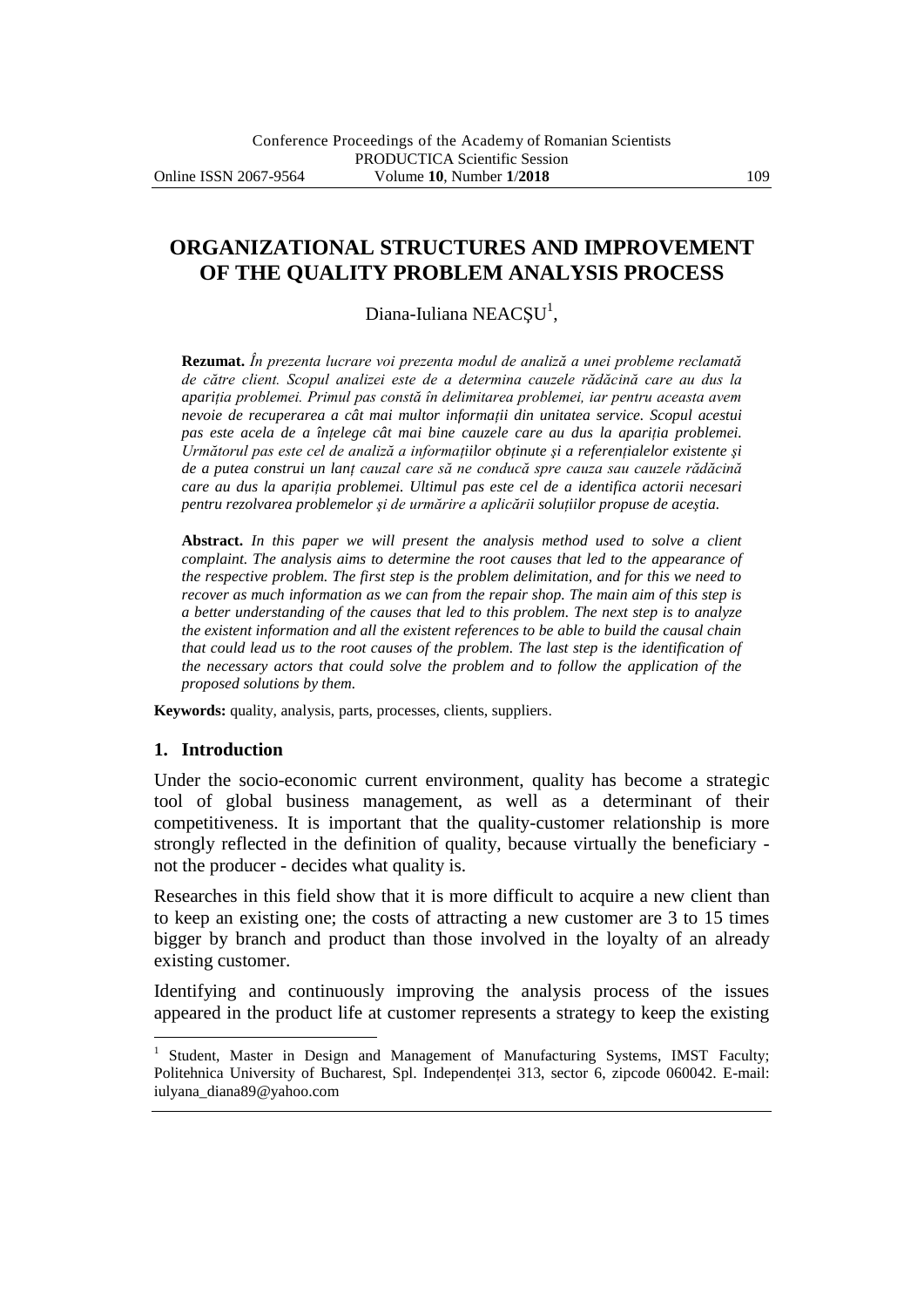customers because customer loyalty is determined by the value received, the value received by the customer is created by the company's products, the success obtained in competitive markets requires a focus on the continuous improvement of the value delivered to the customer.

In this present paper, we intend to present a method used to identify the causes of an issue appeared at the customer level: central arm-rest does not stay in the upper position.

# **2. Problem Delimitation**

Some of our clients claim that for the vehicles equipped with front armrest, after a short use, the part cannot be locked into the upper position.



**Fig. 1:** Customer complaint presentation

## **2.1.Repair shop data analysis**

After having analyzed the data obtained from the repair shop we observed that there are 12 claims regarding this customer complaint for the vehicles manufactured in a period of three months.

The main persons that are affected by this malfunction are the front seat passengers.

As we mentioned earlier, this customer complaint is found on 12 vehicles and the distribution as a function of mileage is the following:

- 7 cases with a mileage lower than 10km
- 3 cases with a mileage between 10 and 100 km
- 2 cases for a mileage higher than 100km

Analyzing these data, we can conclude that the customer effect occurred at the first uses of the centre armrest.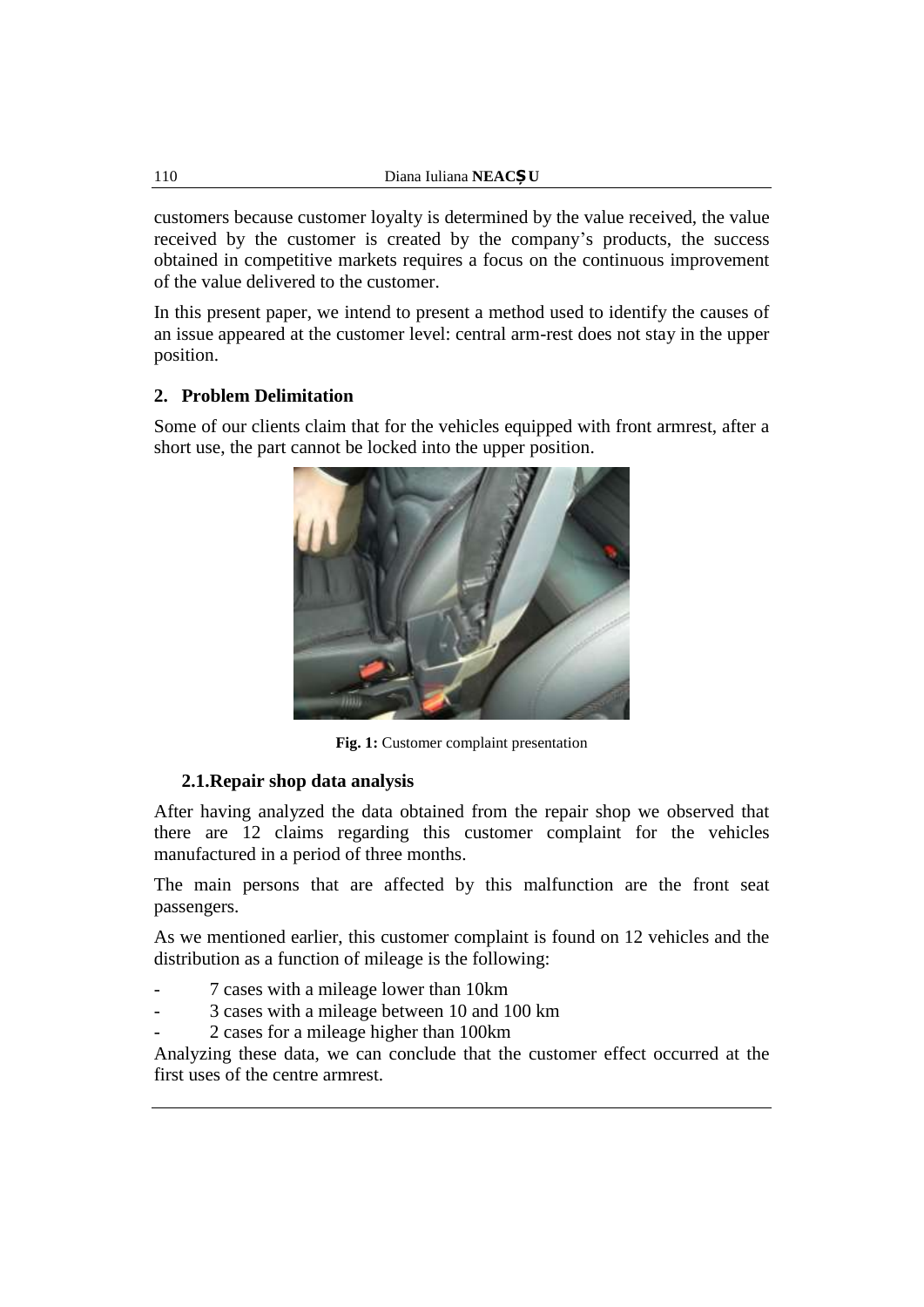Besides the information about the mileage of the occurrence of the customer effect, the service units also sent pictures showing the area where the piece is broken (Figure 2).



**Fig. 2:** Part breaking area

# **2.2. Analysis of part evolution**

Before physically recovering the parts, we searched the existing databases to see if this problem was new or was also encountered on other vehicles in the past.

The search results have showed that this problem has not been analyzed before and there are no product developments over time.

## **2.3. Customer complaint reproduction**

Another important step in delimiting the problem stage is the reproducing of the client effect.

For the submitted complaint, the reproduction of the client effect consists in mounting a new piece on a support vehicle and imaging tests that can lead to a similar breakage of the piece. Thus, in our case, the client effect was reproduced by applying an effort in the X direction to the armrest in the open position at the end of the course.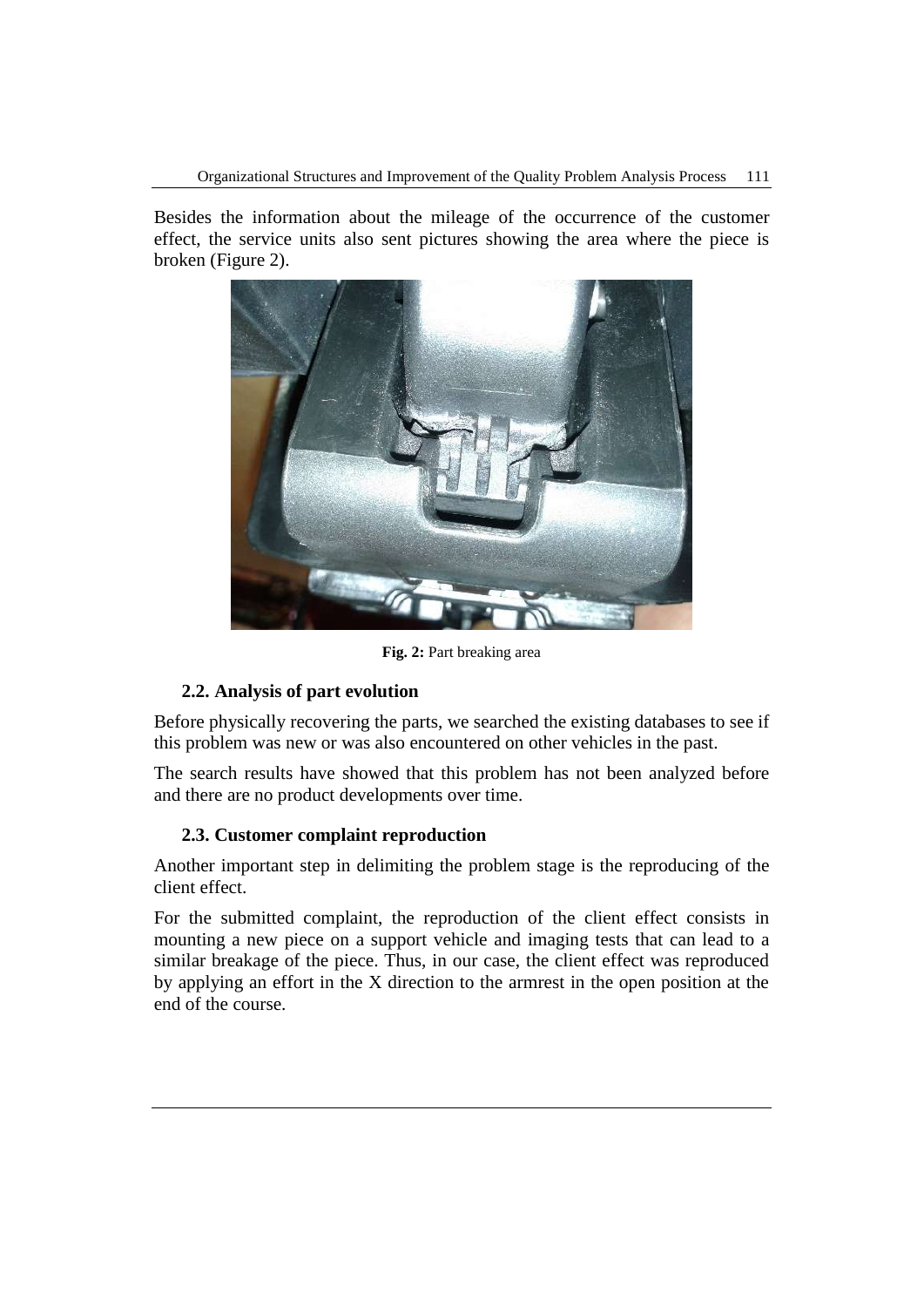#### **3. Problem Analysis**

#### **3.1. Diagram block construction**

The first step needed to analyze a problem is to determine the life cycle stage of the part when the customer effect occurs, in our case being customer usage, maintaining the end of the course in an open position.



F1 Flux deschidere cotiera

FB2 Flux menținere cotieră în poziție deschisă

**Fig. 3:** Block diagram

By exploiting the block diagram and all the information in paragraph 2, the fault mode to be validated is: *The pin that locks the armrest in the open position is broken*.

#### **3.2. Failure mode analysis**

The visual analysis of the recovered parts of the reclaimed vehicles has shown that there is a break in the armrest pin.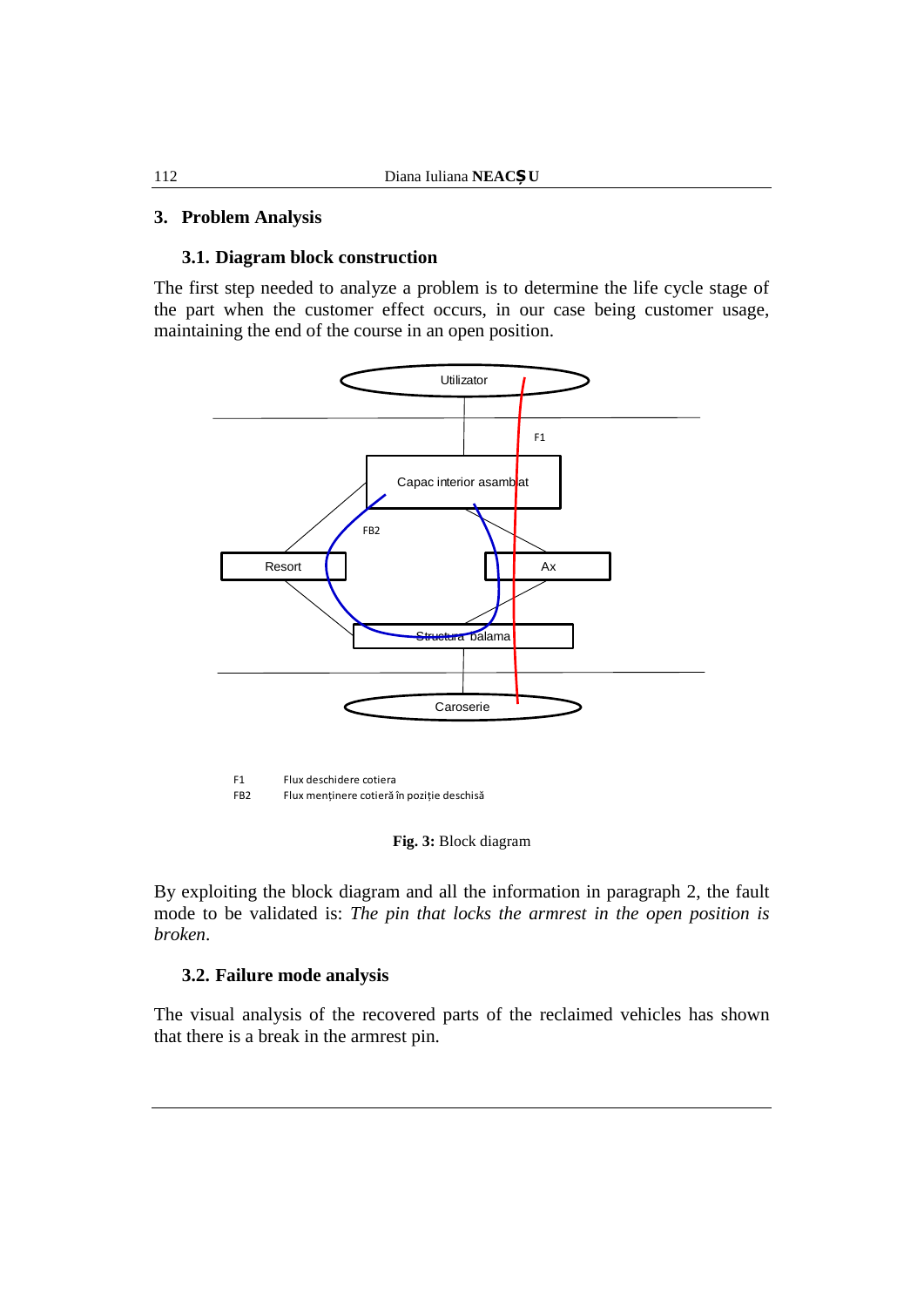

**Fig. 4:** Armrest in open position

In conclusion, this failure mode is retained and the associated failure causes are as follows:

FC 1.1: Non-compliant piece in relation to the specifications

FC 1.2: Risk of breaking the part under normal conditions of use

## **3.3. Failure causes analysis**

# **3.3.1. Study of the failure cause 1.1**

In the specifications of the part, there is an effort to break the piece in the maximum open position, its value being of 25daN for a period of 5 seconds.

Figure 5 shows how to apply the effort to perform this test.



**Fig. 5:** Carrying out the test from the specifications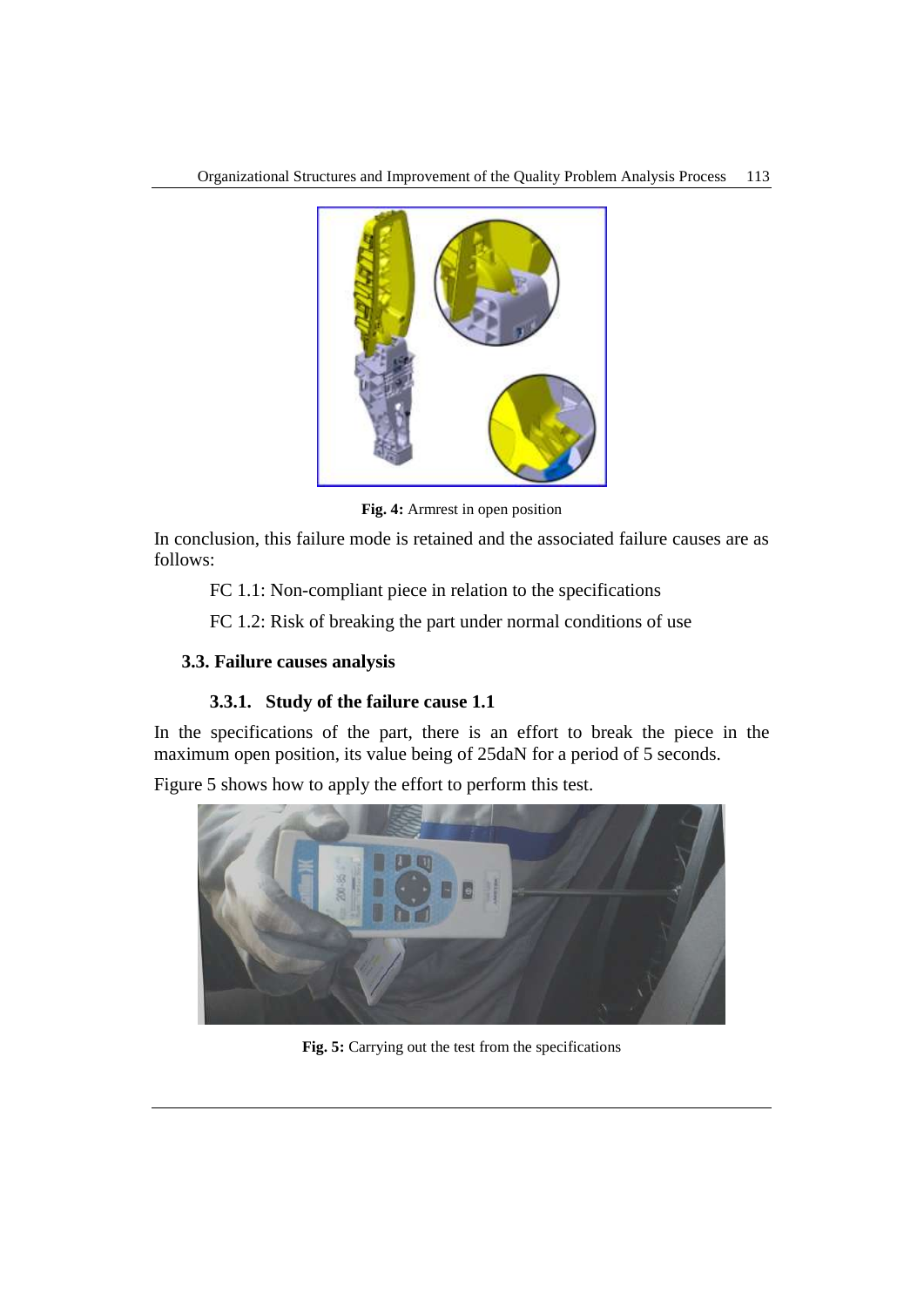To verify the strength of the parts, we tested 5 new pieces, the results being shown in Table 1.

| Part No | Effort (daN) | <b>Breaking</b> |
|---------|--------------|-----------------|
|         |              | YES             |
|         |              | YES             |
|         |              | YES             |
|         |              | YES             |
|         |              | YES             |

After analyzing the data obtained in the table above, we found that the parts do not meet the requirements of the specification. Thus, the cause of the FC 1.1: Non-compliant piece in relation to the specifications is validated. The next step is to determine the causes that may lead to this problem, especially because at the initial validation of the product in accordance with the specifications the problem had not been identified.

The underlying cause of this problem may be either the nonconformity of the material used to make the piece, or the incompatibility of the part injection process.

For the material nonconformity analysis two pieces were sent to a specialized laboratory: one piece of the current production that was broken during the previous test and one piece recovered from a problem vehicle.

The results of the laboratory analysis have shown that the material used by the supplier corresponds to the requirements imposed by the specification, so the Failure Under-Cause 1.1.1 complaint is invalidated.

For the second Failure Under-Cause 1.1.2, Injection process non compliance, the same two parts were analyzed by the laboratory and it was found that both have internal air gap defects in the rupture priming areas (see Figure 6).



**Fig. 6:** Air gap defects in the rupture area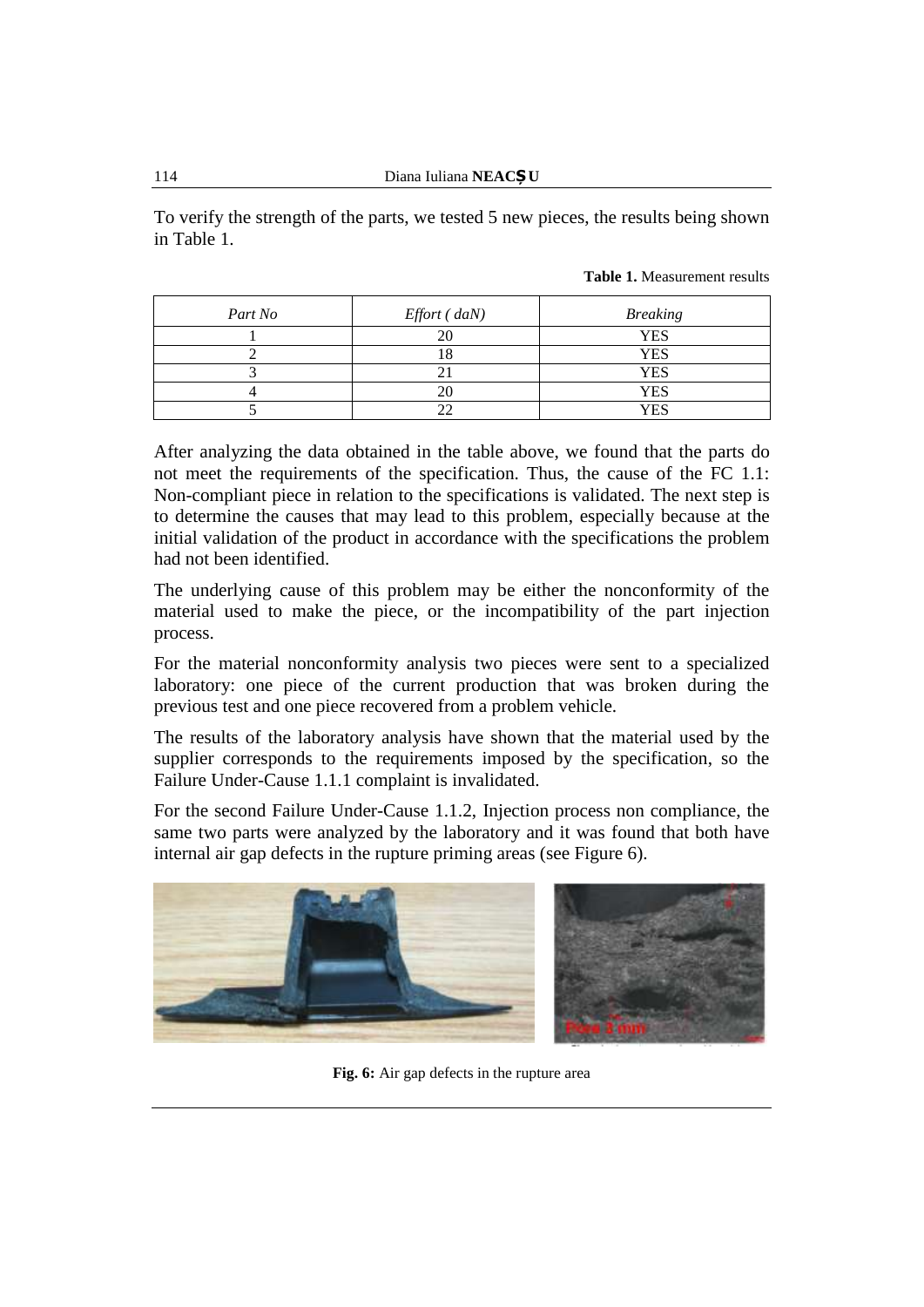In conclusion, the *Failure Under-Cause 1.1.2. Injection process non compliance* is validated.

# **3.3.2. Study of the failure cause 1.2**

The laboratory analysis of the parts sent shows that the rupture is brutal-brittle type and is caused by a mechanical shock during use.

The Failure Under-Causes associated with this failure are the following:

F.U.C. 1.2.1. There are no specifications in the user's manual on how to use the armrest

F.U.C. 1.2.2. Accidental breakage of the armrest under normal conditions of use

## **3.3.2.1. Study of the Failure Under Cause 1.2.1**

In the users' manual there is no information regarding the use of the armrest.



**Fig. 7:** Users manual

In conclusion, the *Failure Under-Cause 1.2.1 There are no specifications in the user's manual on how to use the armrest* is validated.

# **3.3.2.2. Study of the Failure Under Cause 1.2.2**

During the test performed in the shop, we found that there is the risk of part breaking in various situations, presented in the following figures.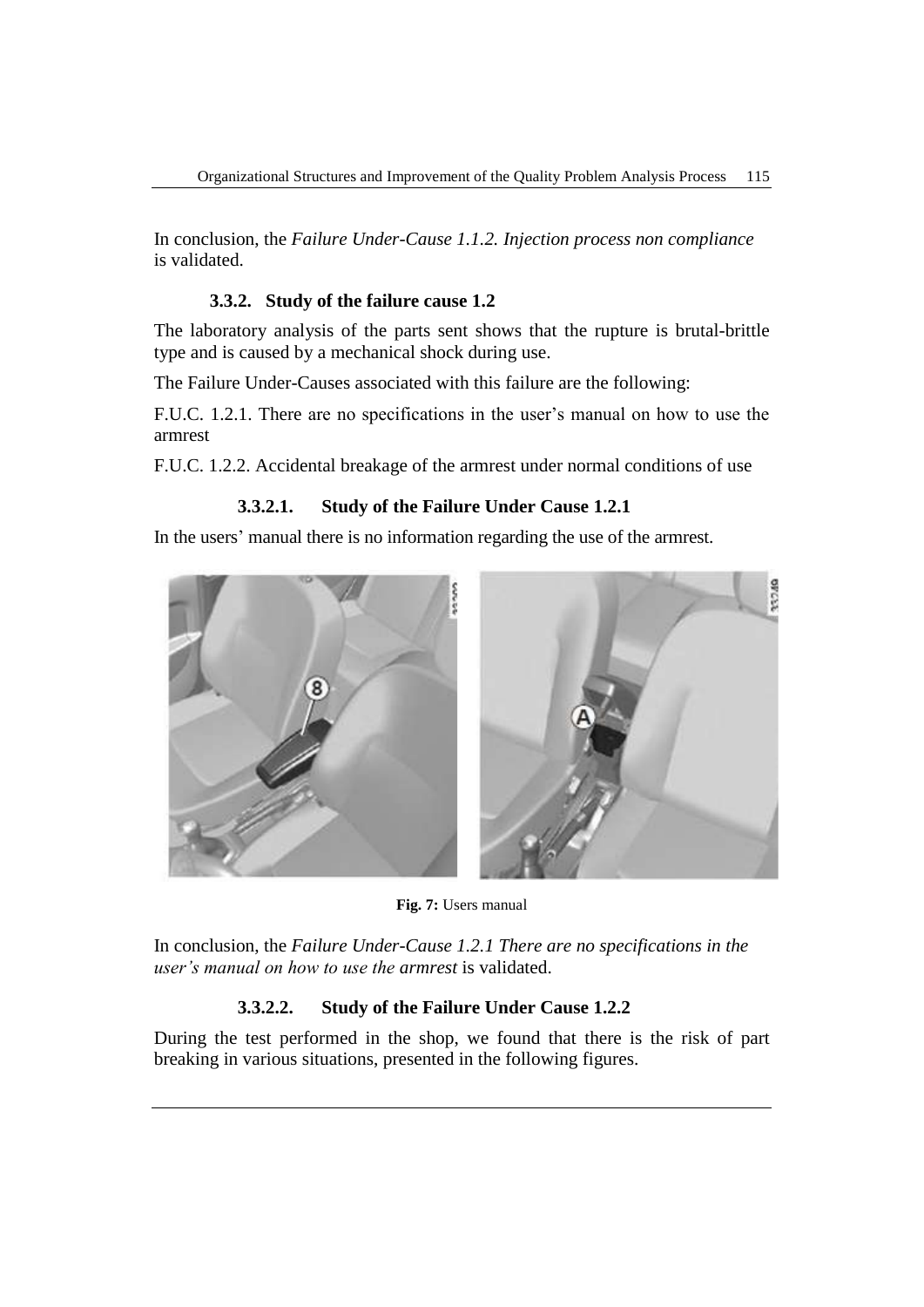





When shifting in the gears 2,4 and R During the seat positioning

Fig. 8: Conditions when the armrest can be accidentally broken

In all these situations we managed to break the armrest, so the *Failure Under-Cause 1.2.2 Accidental breakage of the armrest under normal conditions of use* is validated.

## **4. Causal Chain Synthesis**

According to the analysis, the causal chain for the presented problem is the following

*Customer Complaint: The central armrest does not stay in upper position Failure Mode 1: The pin that locks the armrest in the open position is broken Failure Cause 1.1: Non-compliant piece in relation to the specifications Failure Under Cause 1.1.1: Part material nonconformity Failure Under Cause 1.1.2: Injection process non compliance*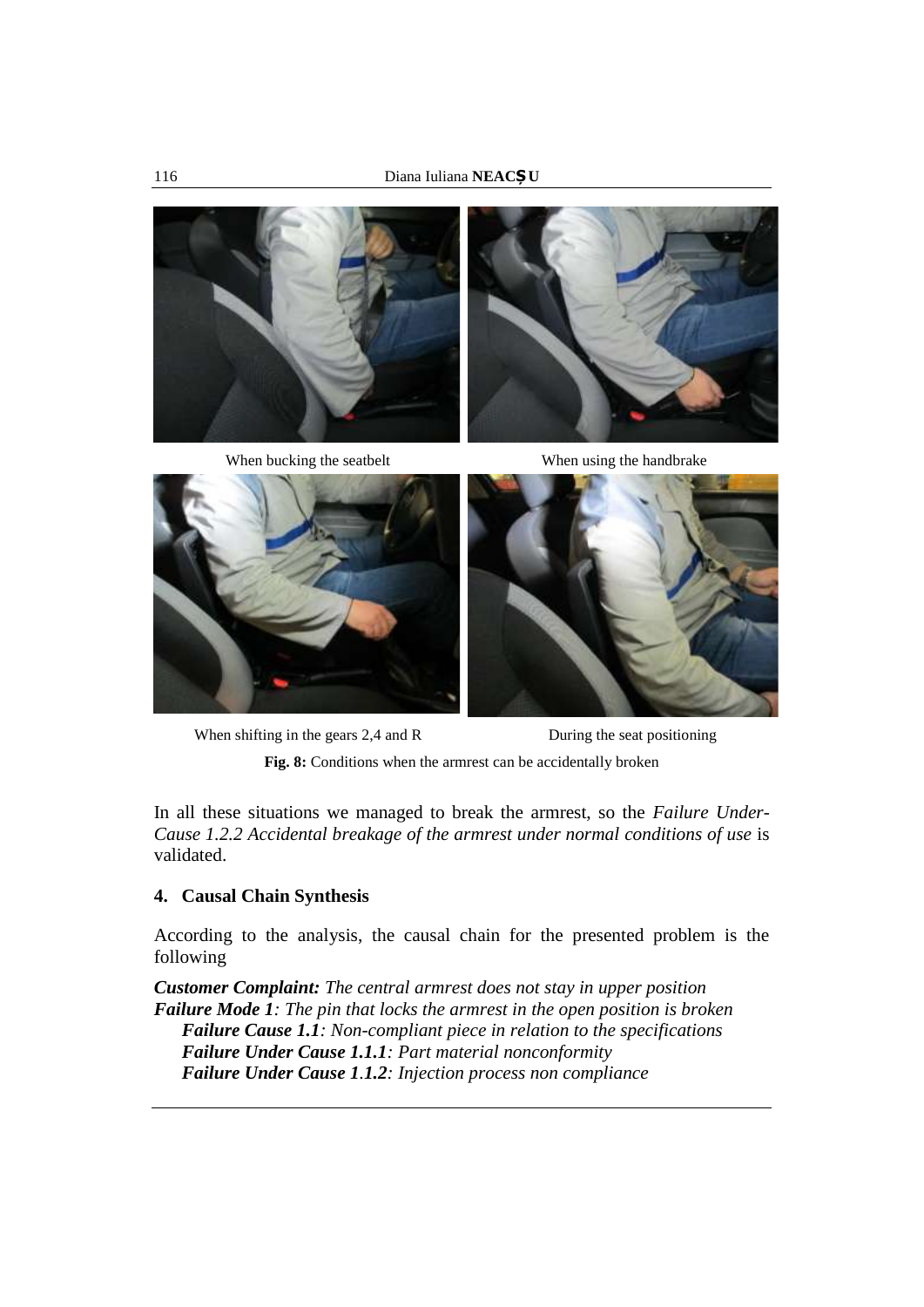*Failure Cause 1.1: Risk of breaking the part under normal conditions of use Failure Under Cause 1.2.1: There are no specifications in the user's manual on how to use the armrest* 

*Failure Under Cause 1.2.2: Accidental breakage of the armrest under normal conditions of use*

In Table 2, we have a synthesis of real failure causes and where the problem was generated.

| <b>rapic 2.</b> Castoliter complaint synthesis                                  |         |         |        |       |  |
|---------------------------------------------------------------------------------|---------|---------|--------|-------|--|
| <b>Causal Chain</b>                                                             | Product | Process | Design | Other |  |
| FM: The pin that locks the armrest in the open position is broken               |         |         |        |       |  |
| FC 1.1: Non-compliant piece in relation to the specifications                   |         |         |        |       |  |
| F U C 1.1.2: Injection process non compliance                                   | X       |         |        |       |  |
| FC 1.2: Risk of breaking the part under normal conditions of use                |         |         |        |       |  |
| F U C 1.2.1: There are no specifications in the user's manual on how to use the |         |         |        | X     |  |
| armrest                                                                         |         |         |        |       |  |
| F U C 1.2.2: Accidental breakage of the armest under normal conditions of use   |         |         | X      |       |  |

The data presented in the table show that the problem has multiple causes and so we need to create a hierarchy of these causes.

## **4.1. Failure causes hierarchy**

| <b>Table 3.</b> Failure causes hierarchy |                  |                  |                  |        |  |  |
|------------------------------------------|------------------|------------------|------------------|--------|--|--|
|                                          |                  |                  |                  | Weight |  |  |
| Cause                                    | <b>FUC</b> 1.1.2 | <b>FUC</b> 1.2.1 | <b>FUC</b> 1.2.2 |        |  |  |
| <b>FUC</b> 1.1.2                         |                  | n                | υ                | 57%    |  |  |
| <b>FUC</b> 1.2.1                         |                  |                  |                  | 10%    |  |  |
| <b>FUC</b> 1.2.2                         |                  | n                |                  | 33%    |  |  |
| Criteria                                 |                  |                  |                  |        |  |  |

1= less important than; 3= same importance; 6= more important than

For the calculation of the weight, we sum up all the values filled in the table, and for each cause is calculated the ratio of the sum to that line and the sum of all the values.

As we can see from Table 3, a greater weight has the injection process non conformity, so by solving this problem we will reduce the number of incidents that occurs amongst our clients.

**Table 2**. Customer complaint synthesis